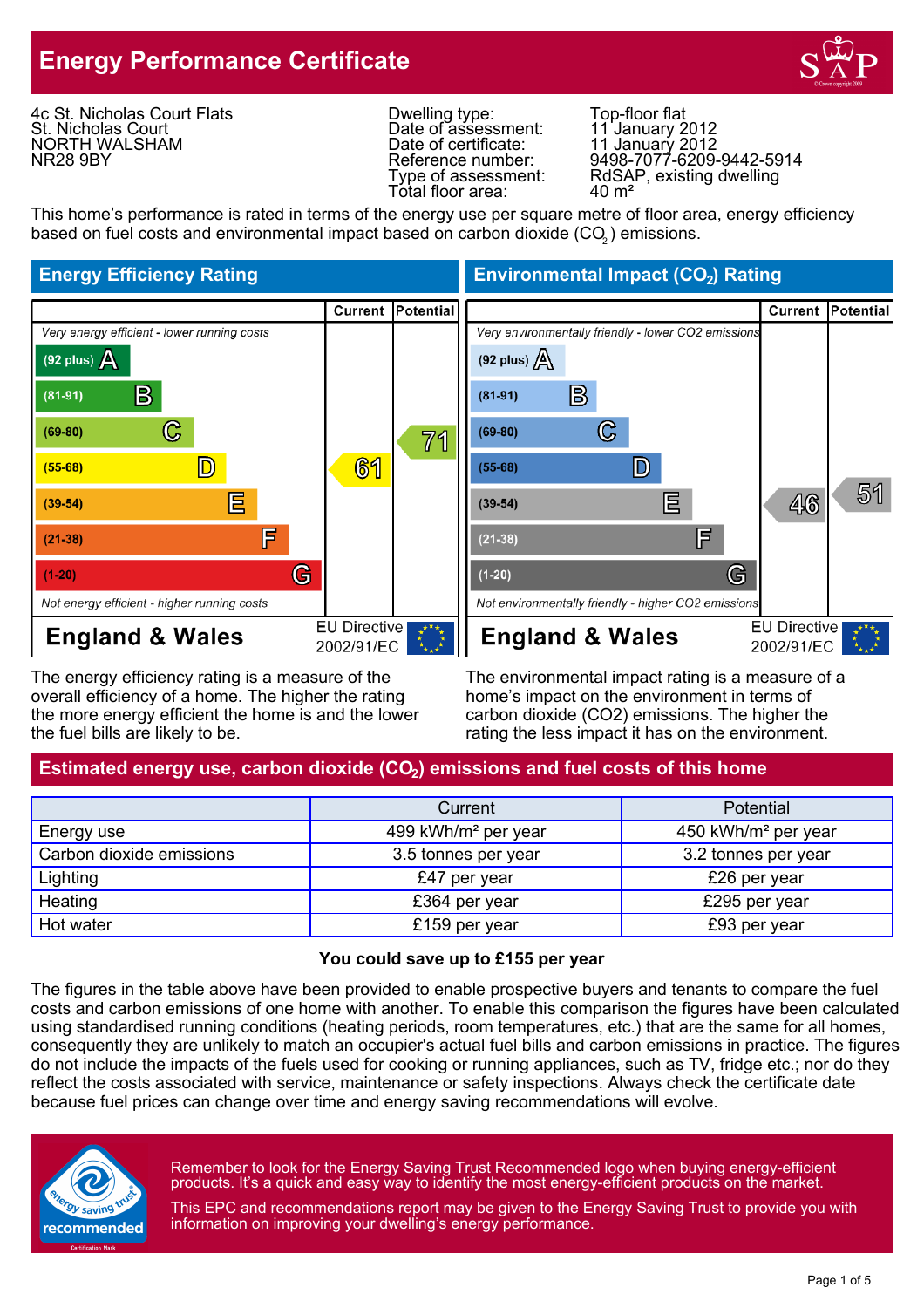## **About this document**

The Energy Performance Certificate for this dwelling was produced following an energy assessment undertaken by a qualified assessor, accredited by Stroma Certification, to a scheme authorised by the Government. This certificate was produced using the RdSAP 2009 assessment methodology and has been produced under the Energy Performance of Buildings (Certificates and Inspections) (England and Wales) Regulations 2007 as amended. A copy of the certificate has been lodged on a national register.

| Assessor's accreditation number: | STRO002358            |
|----------------------------------|-----------------------|
| Assessor's name:                 | <b>Stuart Wyer</b>    |
| Company name/trading name:       | Green Gauge           |
| Address:                         | 65 Constitution Hill  |
|                                  | NORWICH, NR6 7RW      |
| Phone number:                    | 07841 879 219         |
| Fax number:                      | 0000                  |
| E-mail address:                  | greengauge@fsmail.net |
| Related party disclosure:        | No related party      |

#### **If you have a complaint or wish to confirm that the certificate is genuine**

Details of the assessor and the relevant accreditation scheme are as above. You can get contact details of the accreditation scheme from their website at www.stroma.com together with details of their procedures for confirming authenticity of a certificate and for making a complaint.

#### **About the building's performance ratings**

The ratings on the certificate provide a measure of the building's overall energy efficiency and its environmental impact, calculated in accordance with a national methodology that takes into account factors such as insulation, heating and hot water systems, ventilation and fuels used. The average Energy Efficiency Rating for a dwelling in England and Wales is band E (rating 50).

Not all buildings are used in the same way, so energy ratings use 'standard occupancy' assumptions which may be different from the specific way you use your home. Different methods of calculation are used for homes and for other buildings. Details can be found at www.communities.gov.uk/epbd.

Buildings that are more energy efficient use less energy, save money and help protect the environment. A building with a rating of 100 would cost almost nothing to heat and light and would cause almost no carbon emissions. The potential ratings on the certificate describe how close this building could get to 100 if all the cost effective recommended improvements were implemented.

#### **About the impact of buildings on the environment**

One of the biggest contributors to global warming is carbon dioxide. The way we use energy in buildings causes emissions of carbon. The energy we use for heating, lighting and power in homes produces over a quarter of the UK's carbon dioxide emissions and other buildings produce a further one-sixth.

The average household causes about 6 tonnes of carbon dioxide every year. Adopting the recommendations in this report can reduce emissions and protect the environment. You could reduce emissions even more by switching to renewable energy sources. In addition there are many simple everyday measures that will save money, improve comfort and reduce the impact on the environment. Some examples are given at the end of this report.

# **Directgov**

**Click www.epcadviser.direct.gov.uk our online tool which uses information from this EPC to show you how to save money on your fuel bills.**

Further information about Energy Performance Certificates can be found under Frequently Asked Questions at www.epcregister.com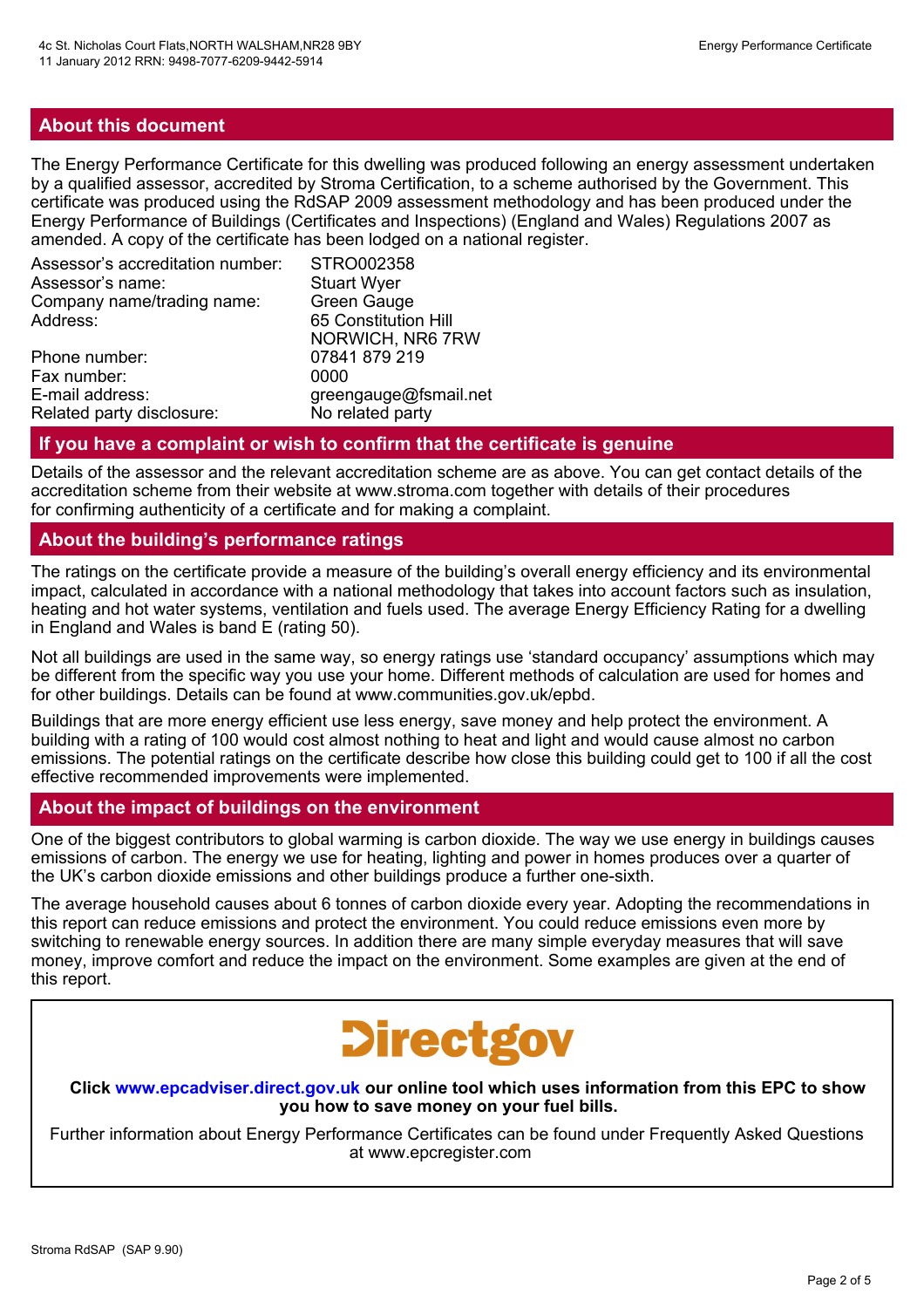## **Recommendations**

The measures below are cost effective. The performance ratings after improvement listed below are cumulative, that is they assume the improvements have been installed in the order that they appear in the table. The indicative costs are representative for most properties but may not apply in a particular case.

| Lower cost measures                                           | <b>Indicative Cost</b> | <b>Typical savings</b><br>per year | Ratings after improvement |                             |
|---------------------------------------------------------------|------------------------|------------------------------------|---------------------------|-----------------------------|
|                                                               |                        |                                    | Energy efficiency         | <b>Environmental impact</b> |
| 1 Increase loft insulation to 270 mm                          | £100 - £300            | £22                                | D 62                      | E 48                        |
| 2 Low energy lighting for all fixed outlets                   | £10                    | £15                                | D 64                      | E 49                        |
| Sub-total                                                     |                        | £37                                |                           |                             |
| <b>Higher cost measures</b>                                   |                        |                                    |                           |                             |
| 3 Fan assisted storage heaters and dual<br>immersion cylinder | £400 - £1,000          | £118                               | C 71                      | E 51                        |
| Total                                                         |                        | £155                               |                           |                             |
| C 71<br><b>Potential energy efficiency rating</b>             |                        |                                    |                           |                             |
| Potential environmental impact (CO <sub>2</sub> ) rating      |                        |                                    |                           | E 51                        |

# **Further measures to achieve even higher standards**

None

Improvements to the energy efficiency and environmental impact ratings will usually be in step with each other. However, they can sometimes diverge because reduced energy costs are not always accompanied by a reduction in carbon dioxide  $(CO<sub>2</sub>)$  emissions.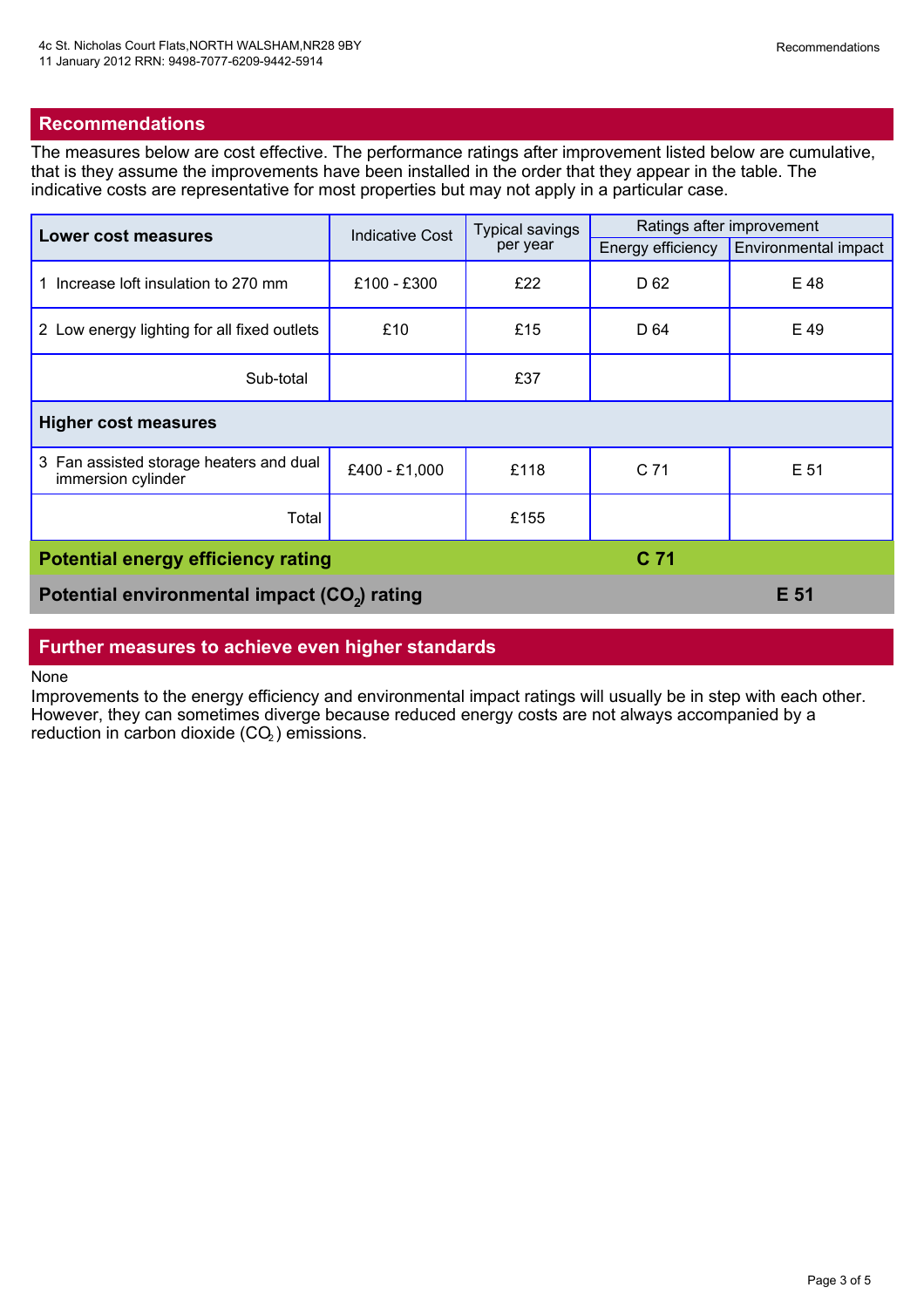## **Summary of this home's energy performance related features**

The table below gives an assessment of the key individual elements that have an impact on this home's energy and environmental performance. Each element is assessed by the national calculation methodology; 1 star means least efficient and 5 stars means most efficient. The assessment does not take into consideration the physical condition of any element. 'Assumed' means that the insulation could not be inspected and an assumption has been made in the methodology based on age and type of construction.

| Element                                 | Description                                            | <b>Current Performance</b> |               |
|-----------------------------------------|--------------------------------------------------------|----------------------------|---------------|
|                                         |                                                        | Energy efficiency          | Environmental |
| Walls                                   | Timber frame, as built, partial insulation (assumed)   | ★★★☆☆                      | ★★★☆☆         |
| Roof                                    | Pitched, 150 mm loft insulation                        | ★★★★☆                      | ★★★★☆         |
| Floor                                   | (other premises below)                                 |                            |               |
| <b>Windows</b>                          | Fully double glazed                                    | ★★★☆☆                      | ★★★☆☆         |
| Main heating                            | Electric storage heaters                               | ★★★☆☆                      | ★☆☆☆☆         |
| Main heating controls                   | Manual charge control                                  | ★★☆☆☆                      | ★★☆☆☆         |
| Secondary heating                       | Portable electric heaters (assumed)                    |                            |               |
| Hot water                               | Electric immersion, off-peak                           | ★★☆☆☆                      | ★☆☆☆☆         |
| Lighting                                | Low energy lighting in 20% of fixed outlets            | ★★☆☆☆                      | ★★☆☆☆         |
| <b>Current energy efficiency rating</b> |                                                        | <b>D</b> 61                |               |
|                                         | Current environmental impact (CO <sub>2</sub> ) rating |                            | E 46          |

#### **Low and zero carbon energy sources**

None